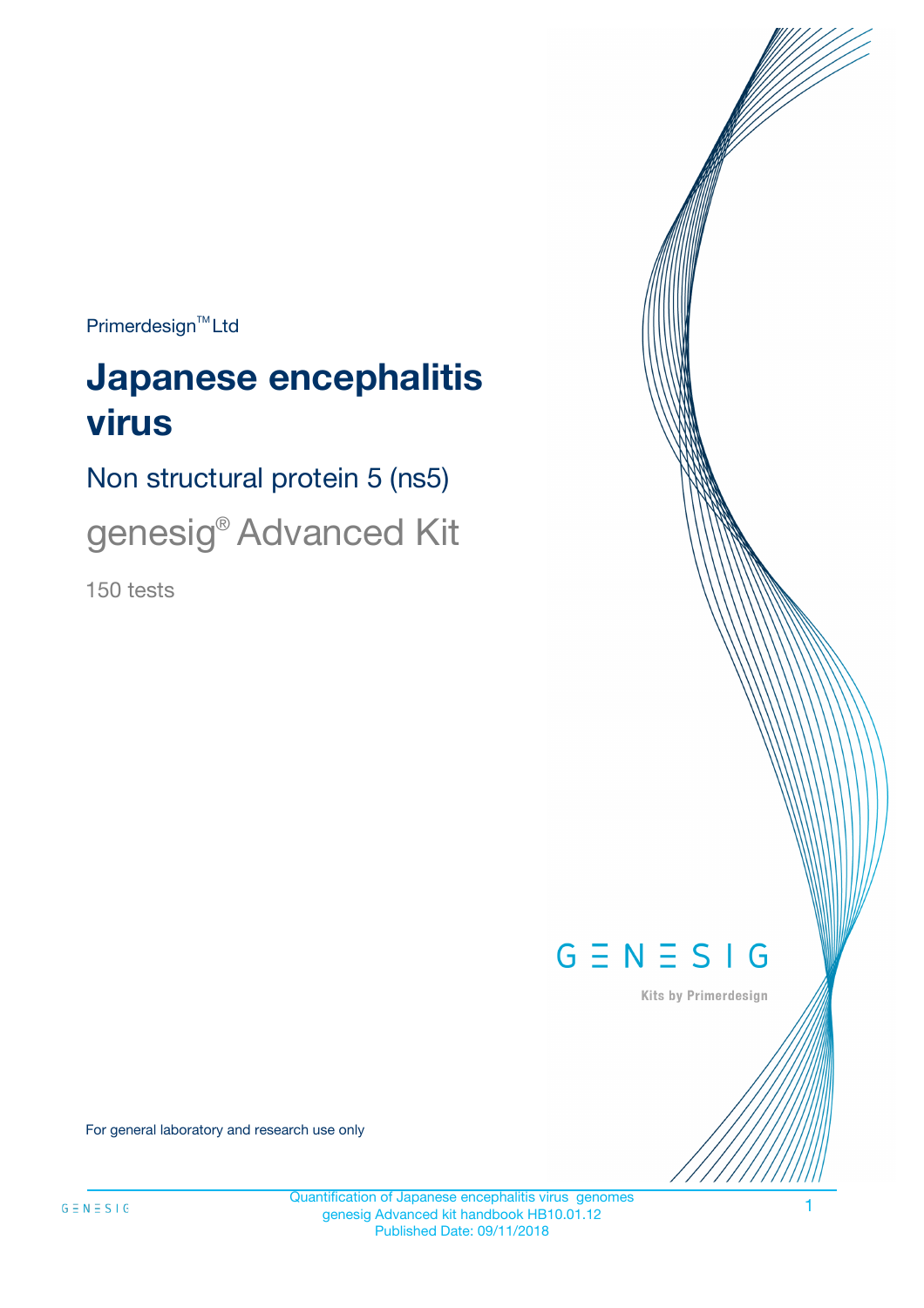### Introduction to Japanese encephalitis virus

The causative agent Japanese encephalitis virus is an enveloped virus of the genus flavivirus; it is closely related to the West Nile virus and St. Louis encephalitis virus.

Japanese Encephalitis Virus is the leading cause of viral encephalitis in Asia, with 30,000– 50,000 cases reported annually. Case-fatality rates range from 0.3% to 60% and depends on the population and on age. Rare outbreaks in U.S. territories in Western Pacific have occurred. Residents of rural areas in endemic locations are at highest risk; Japanese encephalitis does not usually occur in urban areas. Countries which have had major epidemics in the past, but which have controlled the disease primarily by vaccination include China, Korea, Japan, Taiwan and Thailand. Other countries that still have periodic epidemics include Vietnam, Cambodia, Myanmar, India, Nepal, and Malaysia. Japanese Encephalitis has been reported on the Torres Strait Islands and two fatal cases were reported in mainland northern Australia in 1998. The spread of the virus in Australia is of particular concern to Australian health officials due to the unplanned introduction of Culex gelidus, a potential vector of the virus, from Asia.

Human, cattle and horses are dead-end hosts and disease manifests as fatal encephalitis. Swine acts as amplifying host and has a very important role in epidemiology of the disease. Infection in swine is asymptomatic, except in pregnant sows, when abortion and fetal abnormalities are common sequelae. Infection in Humans occurs in the ear, particularly the cochlear. The most important vector is C. tritaeniorhynchus, which feeds on cattle in preference to humans. The natural host of the Japanese Encephalitis Virus is bird, not human, and the virus will therefore never be completely eliminated.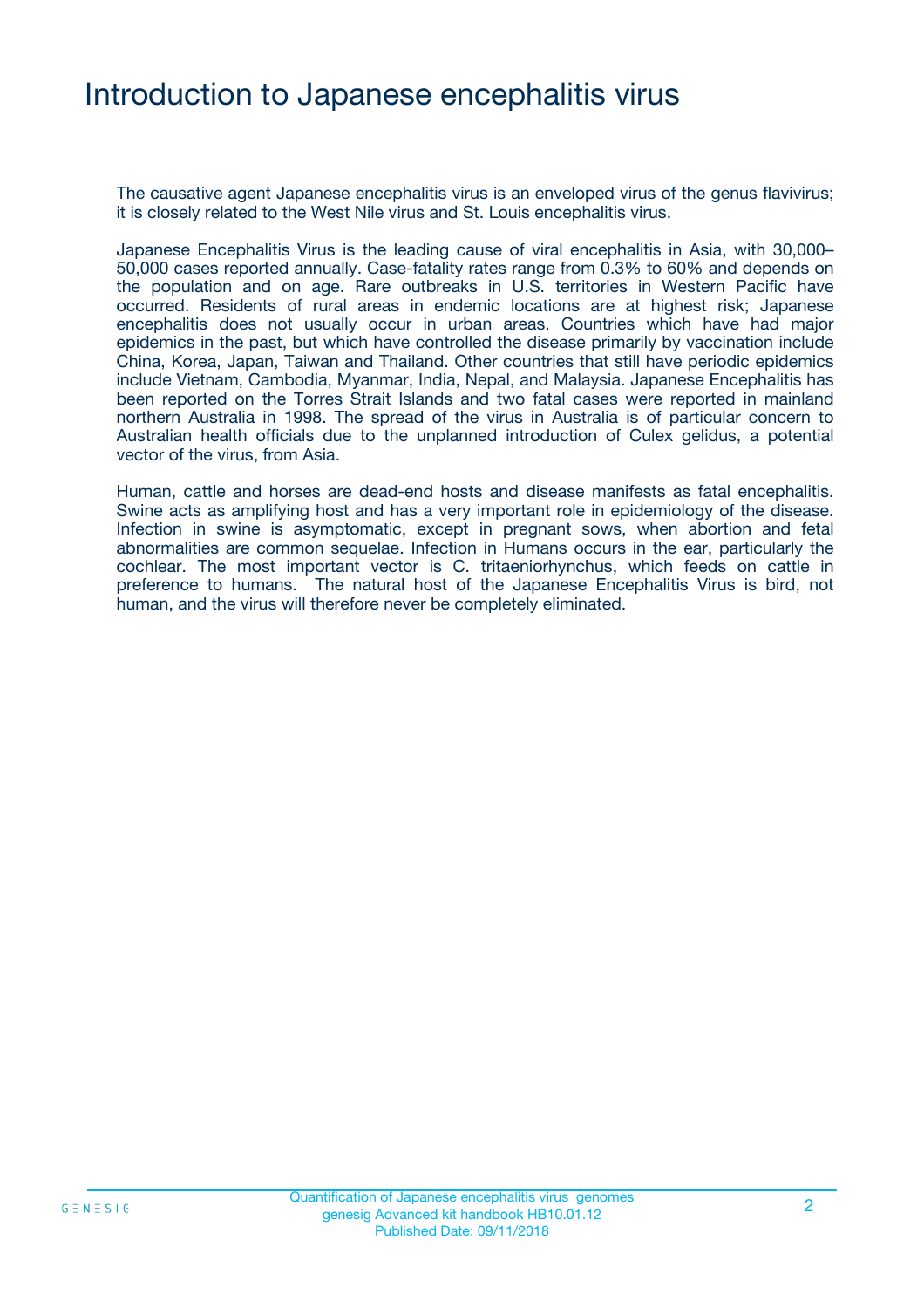## **Specificity**

The Primerdesign genesig Kit for Japanese encephalitis virus (JEV) genomes is designed for the in vitro quantification of JEV genomes. The kit is designed to have a broad detection profile. Specifically, the primers represent 100% homology with over 95% of the NCBI database reference sequences available at the time of design.

The dynamics of genetic variation means that new sequence information may become available after the initial design. Primerdesign periodically reviews the detection profiles of our kits and when required releases new versions.

The primers have 100% homology with over 95% of reference sequences in the NCBI database therefore have a very broad quantification profile and have been designed for the detection of genotypes I, II, III, IV and V. However, due to the inherent instability of RNA viral genomes, it is not possible to guarantee quantification of all clinical isolates.

If you require further information, or have a specific question about the detection profile of this kit then please send an e.mail to enquiry@primerdesign.co.uk and our bioinformatics team will answer your question.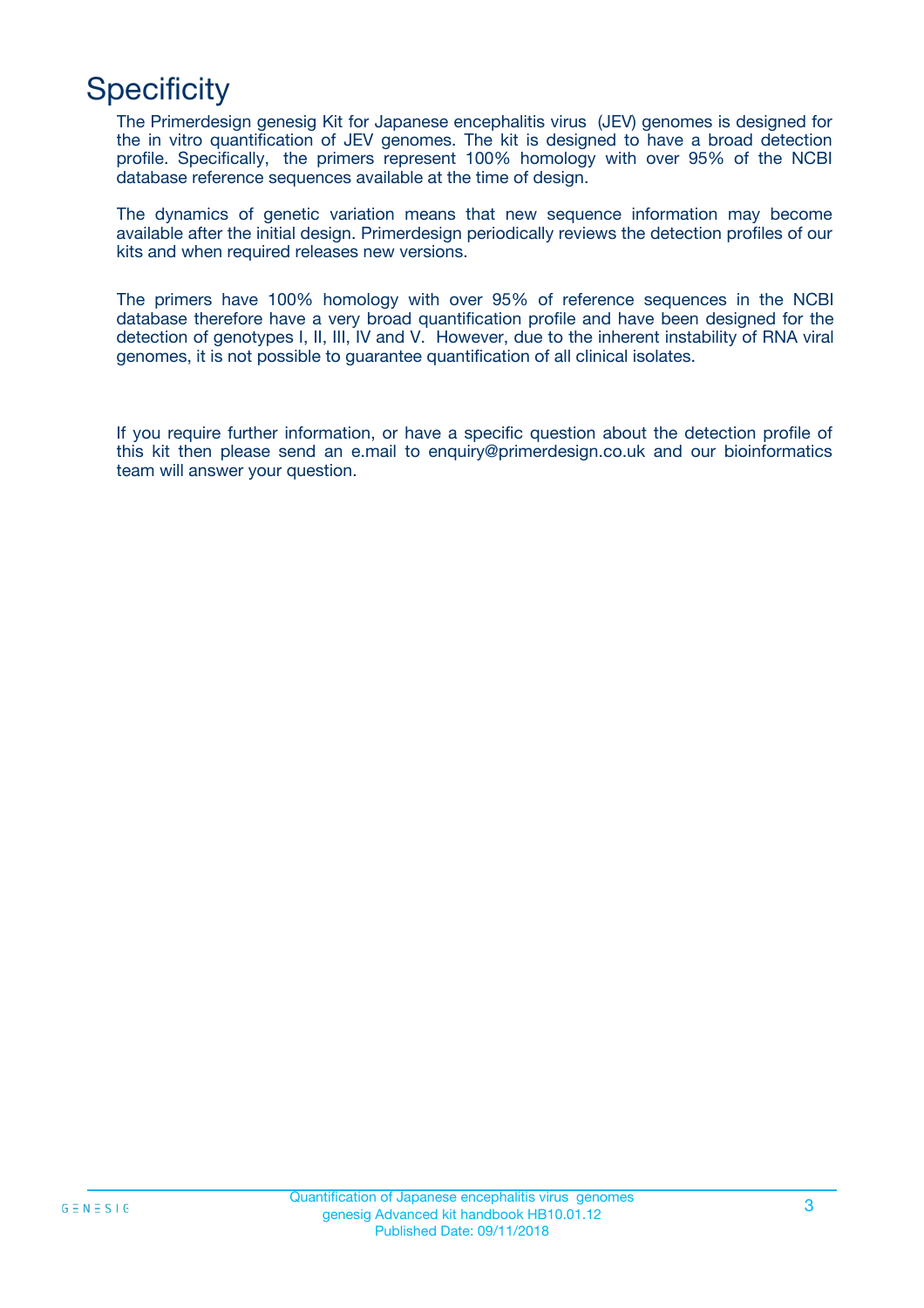### **Kit contents**

- **JEV specific primer/probe mix (150 reactions BROWN) FAM labelled**
- **JEV positive control template (for Standard curve RED)**
- **Internal extraction control primer/probe mix (150 reactions BROWN) VIC labelled as standard**
- **Internal extraction control RNA (150 reactions BLUE)**
- **Endogenous control primer/probe mix (150 reactions BROWN) FAM labelled**
- **RNase/DNase free water (WHITE) for resuspension of primer/probe mixes**
- **Template preparation buffer (YELLOW) for resuspension of internal control template, positive control template and standard curve preparation**

### **Reagents and equipment to be supplied by the user**

#### **Real-time PCR Instrument**

#### **Extraction kit**

This kit is recommended for use with genesig Easy DNA/RNA Extraction kit. However, it is designed to work well with all processes that yield high quality RNA and DNA with minimal PCR inhibitors.

#### **oasigTM lyophilised OneStep or Precision**®**PLUS OneStep 2X RT-qPCR Master Mix** Contains complete OneStep RT-qPCR master mix

**Pipettors and Tips**

**Vortex and centrifuge**

**Thin walled 1.5 ml PCR reaction tubes**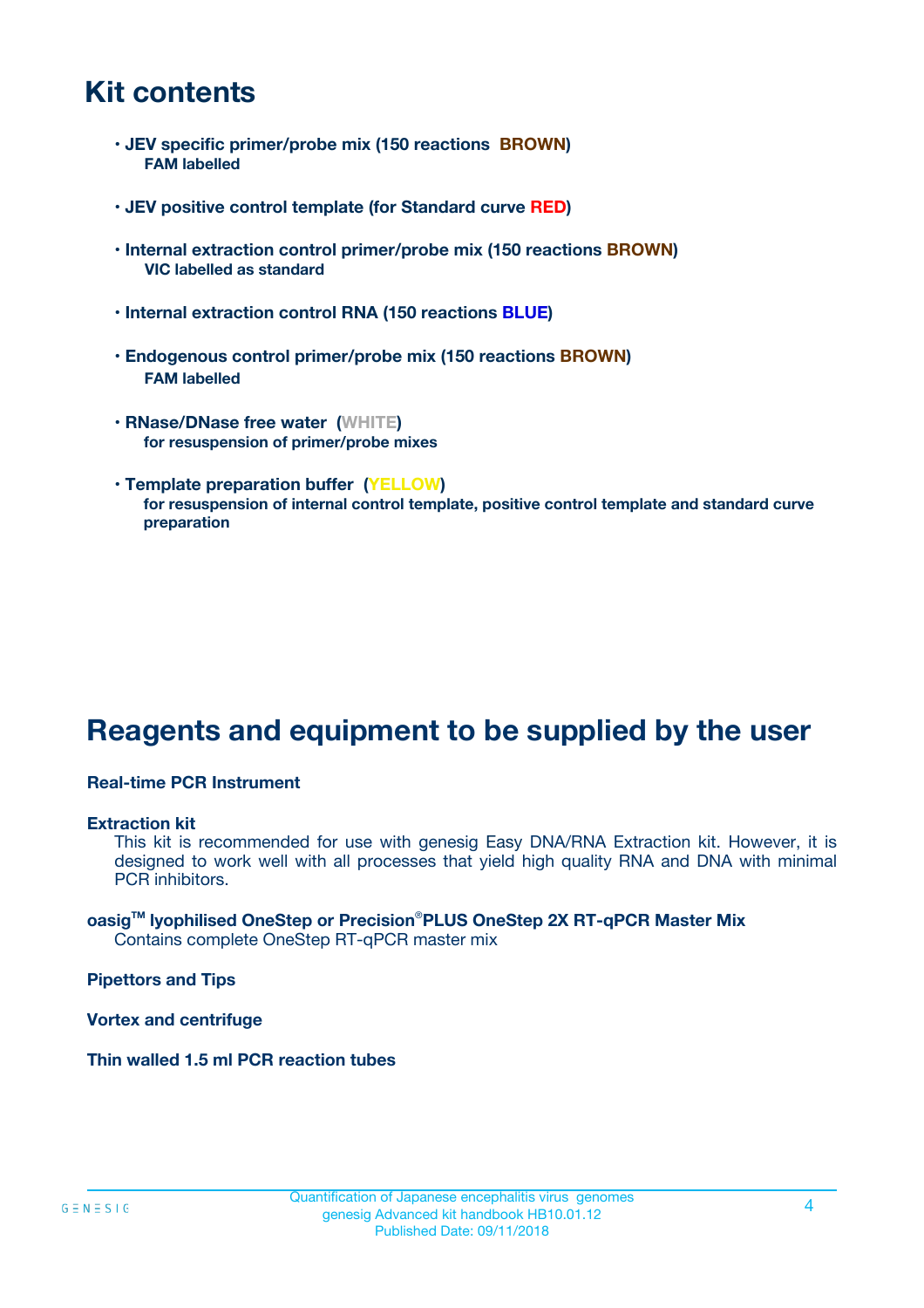### Kit storage and stability

This kit is stable at room temperature but should be stored at -20ºC on arrival. Once the lyophilised components have been resuspended they should not be exposed to temperatures above -20°C for longer than 30 minutes at a time and unnecessary repeated freeze/thawing should be avoided. The kit is stable for six months from the date of resuspension under these circumstances.

If a standard curve dilution series is prepared this can be stored frozen for an extended period. If you see any degradation in this serial dilution a fresh standard curve can be prepared from the positive control.

Primerdesign does not recommend using the kit after the expiry date stated on the pack.

### Suitable sample material

All kinds of sample material suited for PCR amplification can be used. Please ensure the samples are suitable in terms of purity, concentration, and RNA/DNA integrity (An internal PCR control is supplied to test for non specific PCR inhibitors). Always run at least one negative control with the samples. To prepare a negative-control, replace the template RNA sample with RNase/DNase free water.

### Dynamic range of test

Under optimal PCR conditions genesig JEV detection kits have very high priming efficiencies of >95% and can detect less than 100 copies of target template.

### Notices and disclaimers

This product is developed, designed and sold for research purposes only. It is not intended for human diagnostic or drug purposes or to be administered to humans unless clearly expressed for that purpose by the Food and Drug Administration in the USA or the appropriate regulatory authorities in the country of use. During the warranty period Primerdesign genesig detection kits allow precise and reproducible data recovery combined with excellent sensitivity. For data obtained by violation to the general GLP guidelines and the manufacturer's recommendations the right to claim under guarantee is expired. PCR is a proprietary technology covered by several US and foreign patents. These patents are owned by Roche Molecular Systems Inc. and have been sub-licensed by PE Corporation in certain fields. Depending on your specific application you may need a license from Roche or PE to practice PCR. Additional information on purchasing licenses to practice the PCR process may be obtained by contacting the Director of Licensing at Roche Molecular Systems, 1145 Atlantic Avenue, Alameda, CA 94501 or Applied Biosystems business group of the Applera Corporation, 850 Lincoln Centre Drive, Foster City, CA 94404. In addition, the 5' nuclease assay and other homogeneous amplification methods used in connection with the PCR process may be covered by U.S. Patents 5,210,015 and 5,487,972, owned by Roche Molecular Systems, Inc, and by U.S. Patent 5,538,848, owned by The Perkin-Elmer Corporation.

### Trademarks

Primerdesign™ is a trademark of Primerdesign Ltd.

genesig® is a registered trademark of Primerdesign Ltd.

The PCR process is covered by US Patents 4,683,195, and 4,683,202 and foreign equivalents owned by Hoffmann-La Roche AG. BI, ABI PRISM® GeneAmp® and MicroAmp® are registered trademarks of the Applera Genomics (Applied Biosystems Corporation). BIOMEK® is a registered trademark of Beckman Instruments, Inc.; iCycler™ is a registered trademark of Bio-Rad Laboratories, Rotor-Gene is a trademark of Corbett Research. LightCycler™ is a registered trademark of the Idaho Technology Inc. GeneAmp®, TaqMan® and AmpliTaqGold® are registered trademarks of Roche Molecular Systems, Inc., The purchase of the Primerdesign ™ reagents cannot be construed as an authorization or implicit license to practice PCR under any patents held by Hoffmann-LaRoche Inc.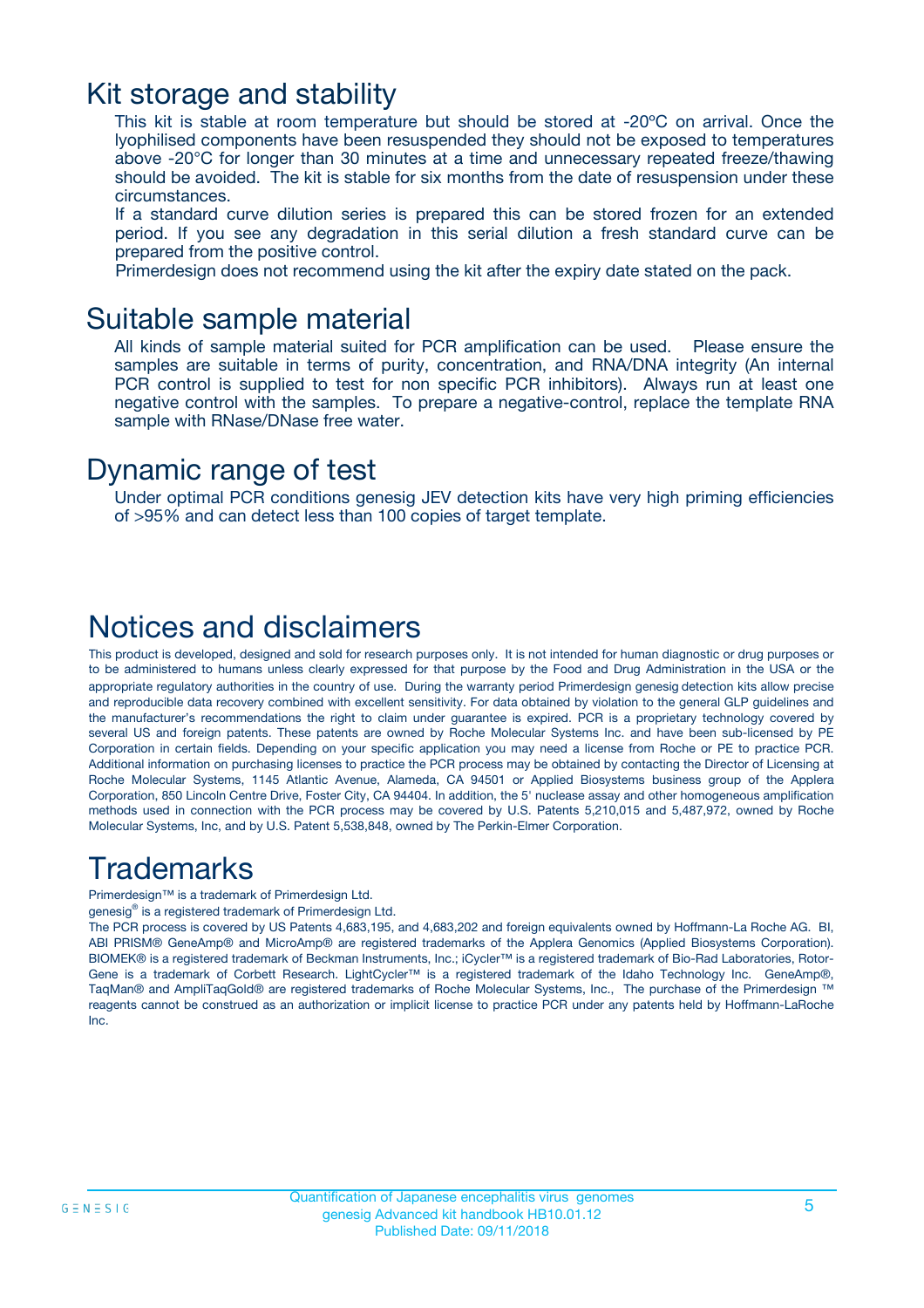### **Principles of the test**

#### **Real-time PCR**

A JEV specific primer and probe mix is provided and this can be detected through the FAM channel.

The primer and probe mix provided exploits the so-called TaqMan® principle. During PCR amplification, forward and reverse primers hybridize to the JEV cDNA. A fluorogenic probe is included in the same reaction mixture which consists of a DNA probe labeled with a 5`-dye and a 3`-quencher. During PCR amplification, the probe is cleaved and the reporter dye and quencher are separated. The resulting increase in fluorescence can be detected on a range of qPCR platforms.

#### **Positive control**

For copy number determination and as a positive control for the PCR set up, the kit contains a positive control template.

This can be used to generate a standard curve of JEV copy number / Cq value. Alternatively the positive control can be used at a single dilution where full quantitative analysis of the samples is not required. Each time the kit is used, at least one positive control reaction must be included in the run. A positive result indicates that the primers and probes for detecting the target JEV gene worked properly in that particular experimental scenario. If a negative result is obtained the test results are invalid and must be repeated. Care should be taken to ensure that the positive control does not contaminate any other kit component which would lead to false-positive results. This can be achieved by handling this component in a Post PCR environment. Care should also be taken to avoid cross-contamination of other samples when adding the positive control to the run. This can be avoided by sealing all other samples and negative controls before pipetting the positive control into the positive control well.

#### **Negative control**

To validate any positive findings a negative control reaction should be included every time the kit is used. For this reaction the RNase/DNase free water should be used instead of template. A negative result indicates that the reagents have not become contaminated while setting up the run.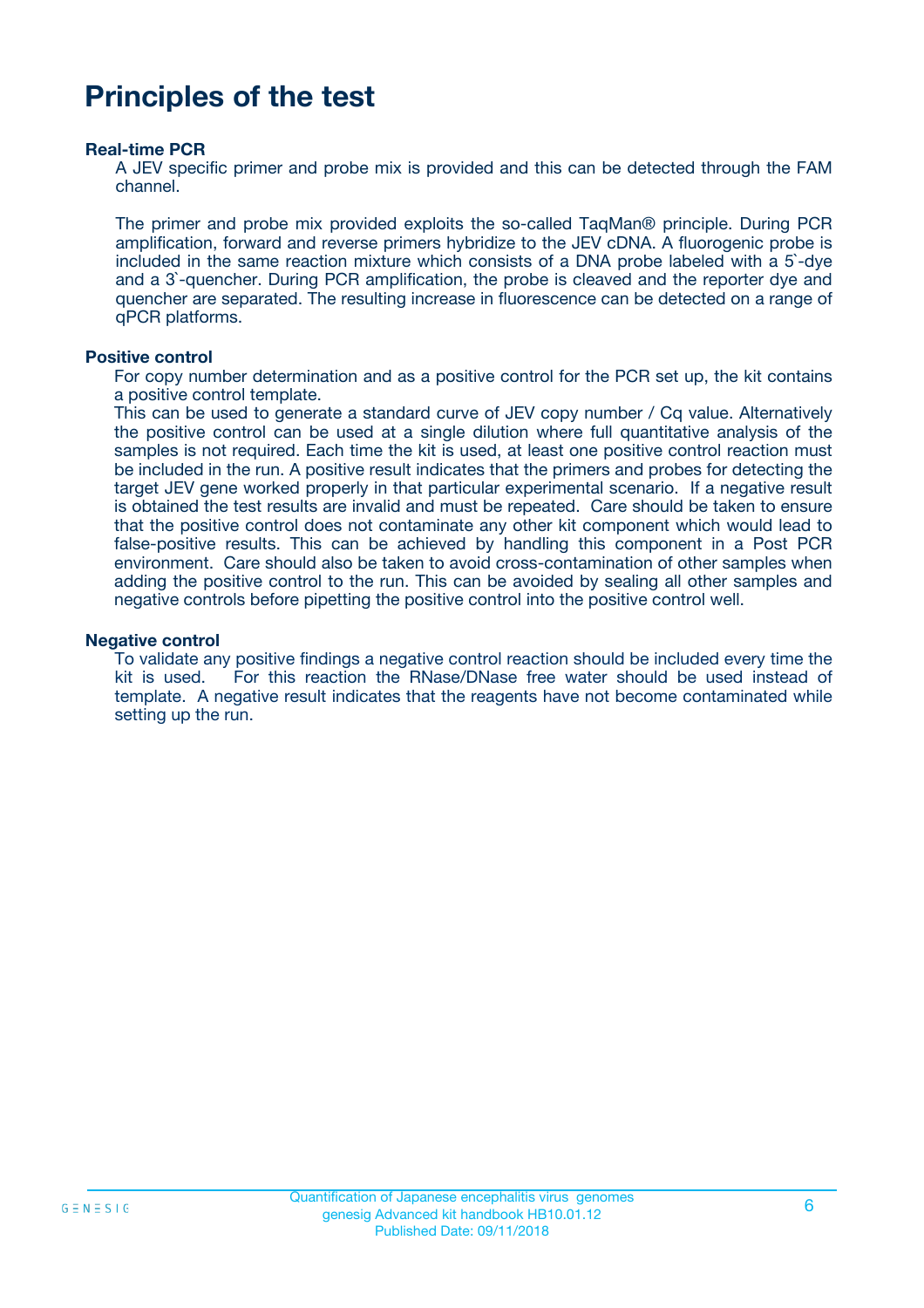#### **Internal RNA extraction control**

When performing RNA extraction, it is often advantageous to have an exogenous source of RNA template that is spiked into the lysis buffer. This control RNA is then co-purified with the sample RNA and can be detected as a positive control for the extraction process. Successful co-purification and qPCR for the control RNA also indicates that PCR inhibitors are not present at a high concentration.

A separate qPCR primer/probe mix are supplied with this kit to detect the exogenous RNA using qPCR. The PCR primers are present at PCR limiting concentrations which allows multiplexing with the target sequence primers. Amplification of the control cDNA does not interfere with detection of the JEV target cDNA even when present at low copy number. The Internal control is detected through the VIC channel and gives a Cq value of 28+/-3 depending on the level of sample dilution.

#### **Endogenous control**

To confirm extraction of a valid biological template, a primer and probe mix is included to detect an endogenous gene. Detection of the endogenous control is through the FAM channel and it is NOT therefore possible to perform a multiplex with the JEV primers. A poor endogenous control signal may indicate that the sample did not contain sufficient biological material.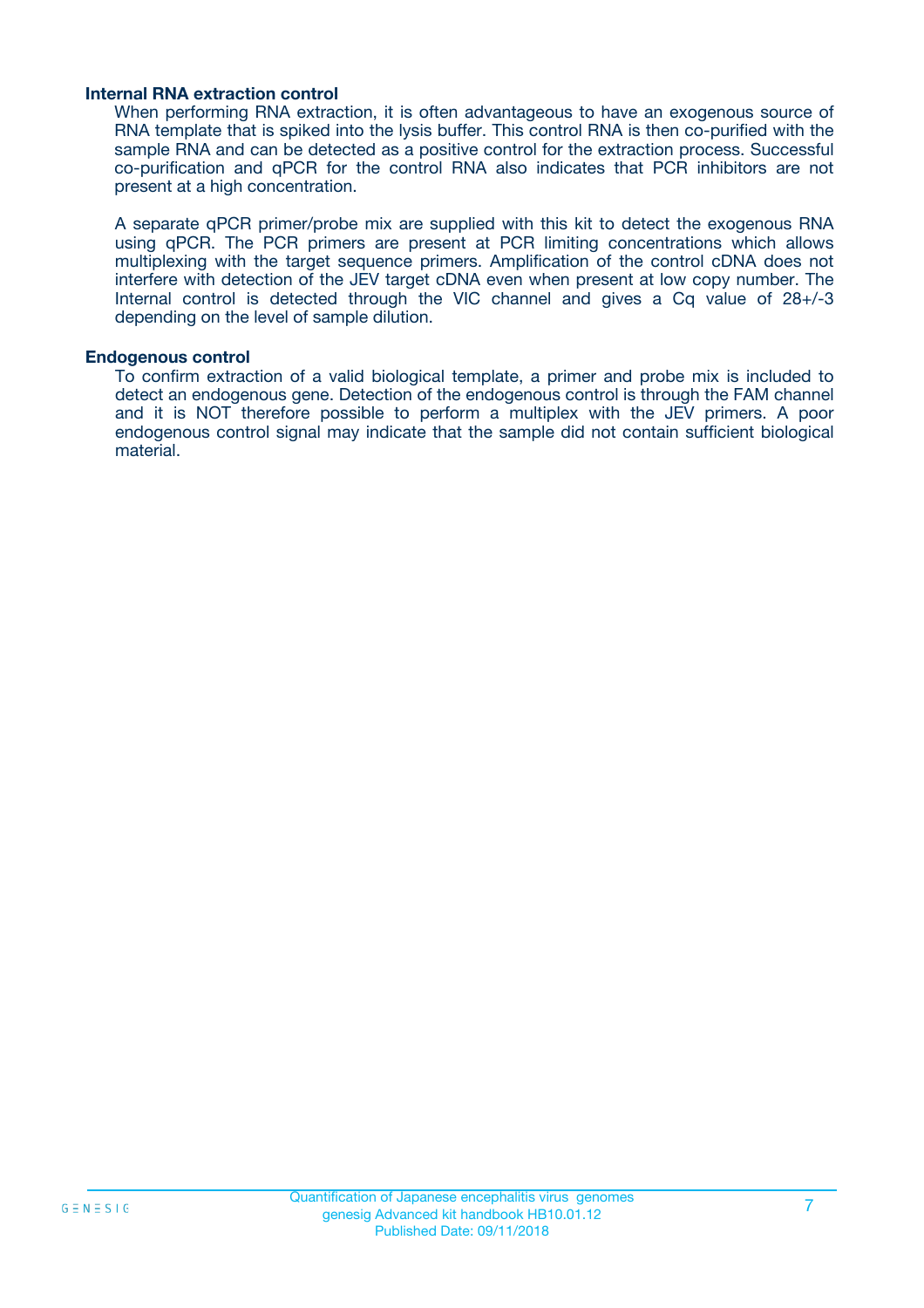### Resuspension protocol

To minimize the risk of contamination with foreign DNA, we recommend that all pipetting be performed in a PCR clean environment. Ideally this would be a designated PCR lab or PCR cabinet. Filter tips are recommended for all pipetting steps.

- **1. Pulse-spin each tube in a centrifuge before opening.** This will ensure lyophilised primer and probe mix is in the base of the tube and is not spilt upon opening the tube.
- **2. Resuspend the primer/probe mixes in the RNase/DNase free water supplied, according to the table below:**

To ensure complete resuspension, vortex each tube thoroughly.

| Component - resuspend in water                       | Volume   |
|------------------------------------------------------|----------|
| <b>Pre-PCR pack</b>                                  |          |
| JEV primer/probe mix (BROWN)                         | $165$ µl |
| Internal extraction control primer/probe mix (BROWN) | $165$ µl |
| Endogenous control primer/probe mix (BROWN)          | 165 µl   |

**3. Resuspend the internal control template and positive control template in the template preparation buffer supplied, according to the table below:** To ensure complete resuspension, vortex each tube thoroughly.

| Component - resuspend in template preparation buffer |          |  |  |
|------------------------------------------------------|----------|--|--|
| <b>Pre-PCR heat-sealed foil</b>                      |          |  |  |
| Internal extraction control RNA (BLUE)               |          |  |  |
| <b>Post-PCR heat-sealed foil</b>                     |          |  |  |
| JEV Positive Control Template (RED) *                | $500$ µl |  |  |

\* This component contains high copy number template and is a VERY significant contamination risk. It must be opened and handled in a separate laboratory environment, away from the other components.

### RNA extraction

The internal extraction control RNA can be added either to the RNA lysis/extraction buffer or to the RNA sample once it has been resuspended in lysis buffer.

#### **DO NOT add the internal extraction control RNA directly to the unprocessed biological sample as this will lead to degradation and a loss in signal.**

- **1. Add 4µ**l **of the Internal extraction control RNA (BLUE) to each sample in RNA lysis/extraction buffer per sample.**
- **2. Complete RNA extraction according to the manufacturer's protocols.**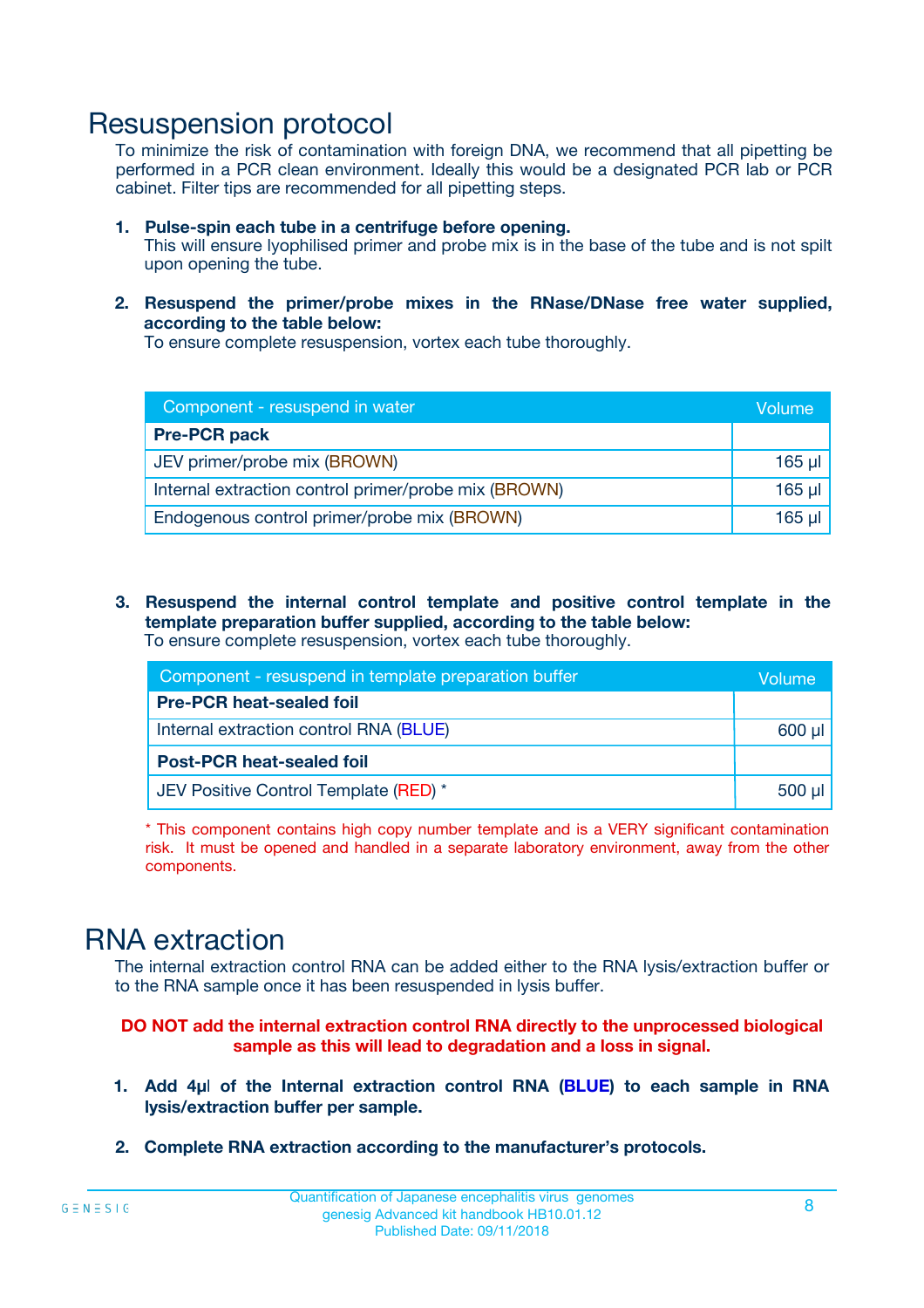# OneStep RT-qPCR detection protocol

#### **For optimum performance and sensitivity.**

All pipetting steps and experimental plate set up should be performed on ice. After the plate is poured proceed immediately to the OneStep amplification protocol. Prolonged incubation of reaction mixes at room temperature can lead to PCR artifacts that reduce the sensitivity of detection.

#### **1. For each RNA sample prepare a reaction mix according to the table below: Include sufficient reactions for positive and negative controls.**

| Component                                                    | <b>Volume</b> |
|--------------------------------------------------------------|---------------|
| oasig OneStep or PrecisionPLUS OneStep 2X RT-qPCR Master Mix | $10 \mu$      |
| JEV primer/probe mix (BROWN)                                 | 1 µI          |
| Internal extraction control primer/probe mix (BROWN)         | 1 µI          |
| RNase/DNase free water (WHITE)                               | $3 \mu$       |
| <b>Final Volume</b>                                          | 15 µl         |

**2. For each RNA sample prepare an endogenous control reaction according to the table below (optional):**

This control reaction will provide crucial information regarding the quality of the biological sample.

| Component                                                    | Volume          |
|--------------------------------------------------------------|-----------------|
| oasig OneStep or PrecisionPLUS OneStep 2X RT-qPCR Master Mix | 10 µl           |
| Endogenous control primer/probe mix (BROWN)                  | 1 µl            |
| <b>RNase/DNase free water (WHITE)</b>                        | $4 \mu$         |
| <b>Final Volume</b>                                          | $15$ µl $\vert$ |

- **3. Pipette 15µl of these mixes into each well according to your qPCR experimental plate set up.**
- **4. Pipette 5µl of RNA template into each well, according to your experimental plate set up.**

For negative control wells use 5µl of RNase/DNase free water. The final volume in each well is 20µl.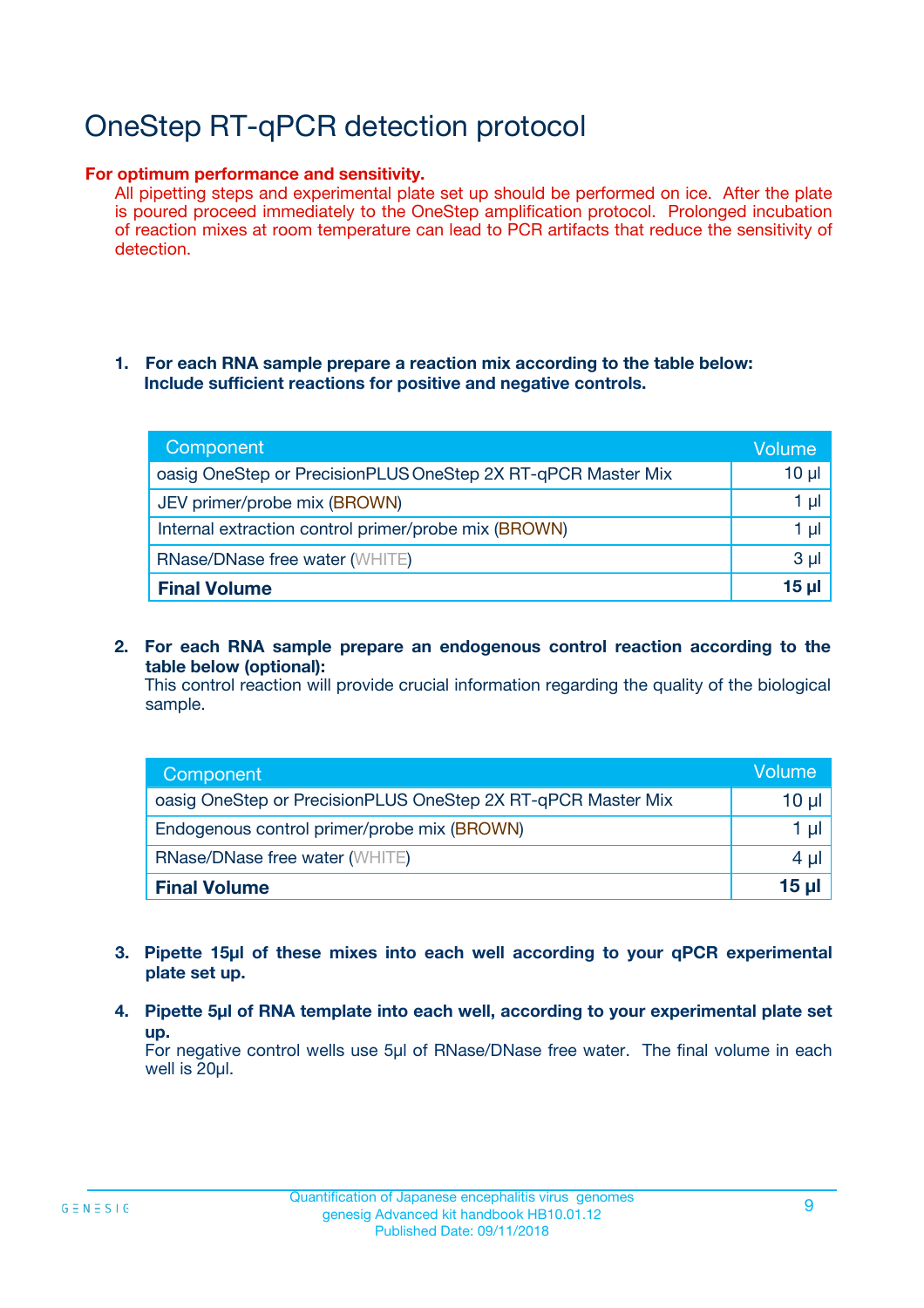**5. If a standard curve is included for quantitative analysis prepare a reaction mix according to the table below:**

| Component                                                    | Volume       |
|--------------------------------------------------------------|--------------|
| oasig OneStep or PrecisionPLUS OneStep 2X RT-qPCR Master Mix | 10 µl        |
| JEV primer/probe mix (BROWN)                                 | 1 µI         |
| <b>RNase/DNase free water (WHITE)</b>                        | 4 µl         |
| <b>Final Volume</b>                                          | <u>15 µl</u> |

- **6. Preparation of standard curve dilution series.**
	- **1) Pipette 90µl of template preparation buffer into 5 tubes and label 2-6**
	- **2) Pipette 10µl of Positive Control Template (RED) into tube 2**
	- **3) Vortex thoroughly**
	- **4) Change pipette tip and pipette 10 µl from tube 2 into tube 3**
	- **5) Vortex thoroughly**

**Repeat steps 4 and 5 to complete the dilution series**

| <b>Standard Curve</b>         | <b>Copy Number</b>     |
|-------------------------------|------------------------|
| Tube 1 Positive control (RED) | $2 \times 10^5$ per µl |
| Tube 2                        | $2 \times 10^4$ per µl |
| Tube 3                        | $2 \times 10^3$ per µl |
| Tube 4                        | $2 \times 10^2$ per µl |
| Tube 5                        | 20 per µl              |
| Tube 6                        | $2$ per $\mu$          |

**7. Pipette 5µl of standard template into each well for the standard curve according to your plate set-up**

The final volume in each well is 20µl.

### OneStep RT-qPCR Amplification Protocol

Amplification conditions using oasig OneStep or PrecisionPLUS OneStep 2X RT-qPCR Master Mix.

|             | <b>Step</b>                  | <b>Time</b>      | <b>Temp</b> |
|-------------|------------------------------|------------------|-------------|
|             | <b>Reverse Transcription</b> | $10 \text{ min}$ | 55 °C       |
|             | Enzyme activation            | 2 min            | 95 °C       |
| Cycling x50 | Denaturation                 | 10 <sub>s</sub>  | 95 °C       |
|             | <b>DATA COLLECTION *</b>     | 60 s             | 60 °C       |

\* Fluorogenic data should be collected during this step through the FAM and VIC channels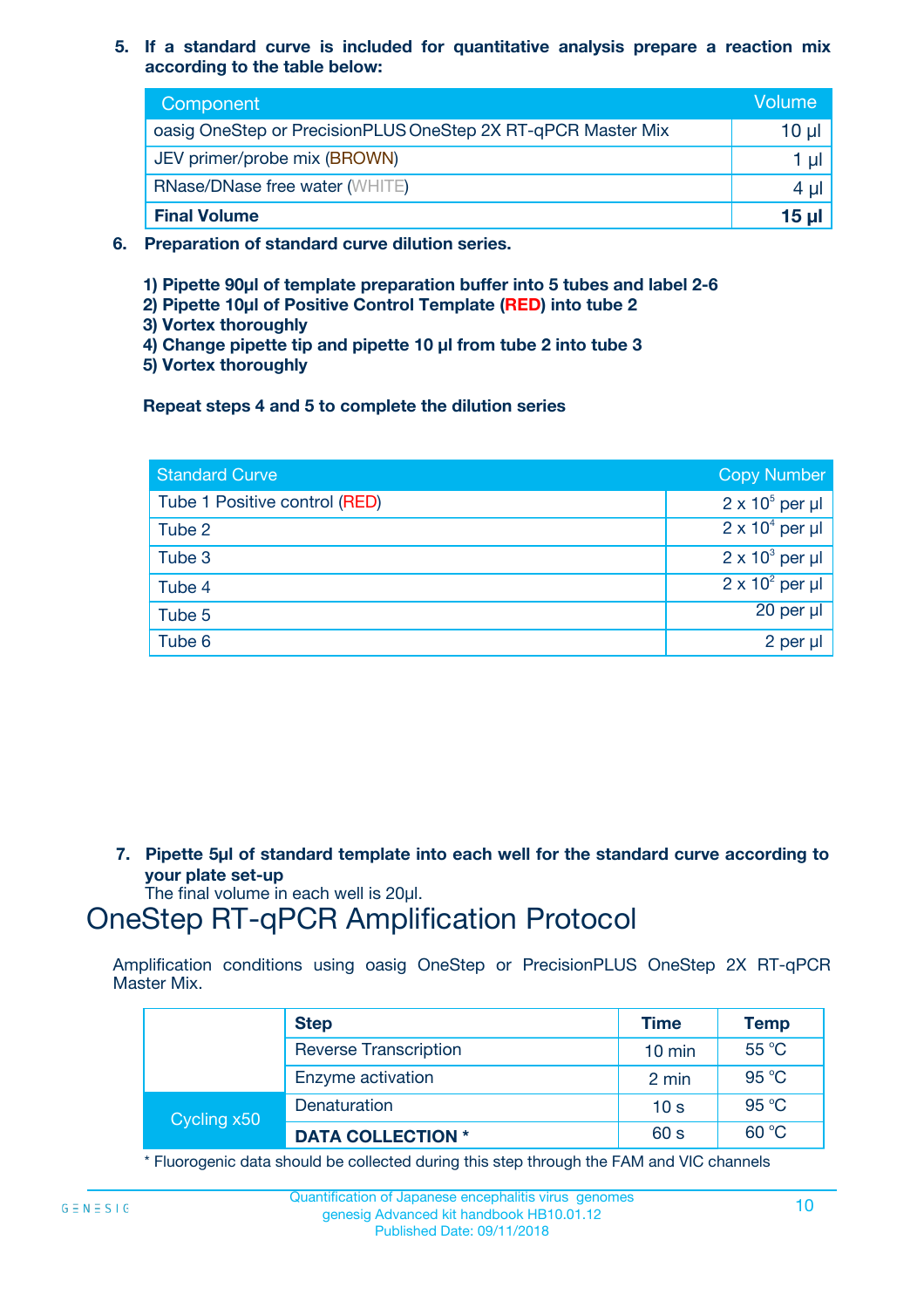### Interpretation of results

| <b>Target</b><br>(FAM) | Internal<br>control<br>(NIC) | <b>Positive</b><br>control | <b>Negative</b><br>control | Interpretation                                                                                                  |
|------------------------|------------------------------|----------------------------|----------------------------|-----------------------------------------------------------------------------------------------------------------|
| $\leq 30$              | $+ 1 -$                      | ÷                          |                            | <b>POSITIVE QUANTITATIVE RESULT</b><br>calculate copy number                                                    |
| > 30                   | ÷                            | ÷                          |                            | <b>POSITIVE QUANTITATIVE RESULT</b><br>calculate copy number                                                    |
| > 30                   |                              | ÷                          |                            | <b>POSITIVE QUALITATIVE RESULT</b><br>do not report copy number as this<br>may be due to poor sample extraction |
|                        | ÷                            | ÷                          |                            | <b>NEGATIVE RESULT</b>                                                                                          |
| $+ 1 -$                | $+ 1 -$                      | ÷                          | $\leq$ 35                  | <b>EXPERIMENT FAILED</b><br>due to test contamination                                                           |
|                        | $+$ / -                      |                            | > 35                       | $\star$                                                                                                         |
|                        |                              | ÷                          |                            | <b>SAMPLE PREPARATION FAILED</b>                                                                                |
|                        |                              |                            |                            | <b>EXPERIMENT FAILED</b>                                                                                        |

Positive control template (**RED**) is expected to amplify between Cq 16 and 23. Failure to satisfy this quality control criterion is a strong indication that the experiment has been compromised.

\*Where the test sample is positive and the negative control is positive with a  $Cq > 35$ , the sample must be reinterpreted based on the relative signal strength of the two results:



If the sample amplifies  $> 5$  Cq earlier than the negative control then the sample should be reinterpreted (via the table above) with the negative control verified as negative.



If the sample amplifies  $< 5$  Cq earlier than the negative control then the positive sample result is invalidated and the result should be determined inconclusive due to test contamination. The test for this sample should be repeated.